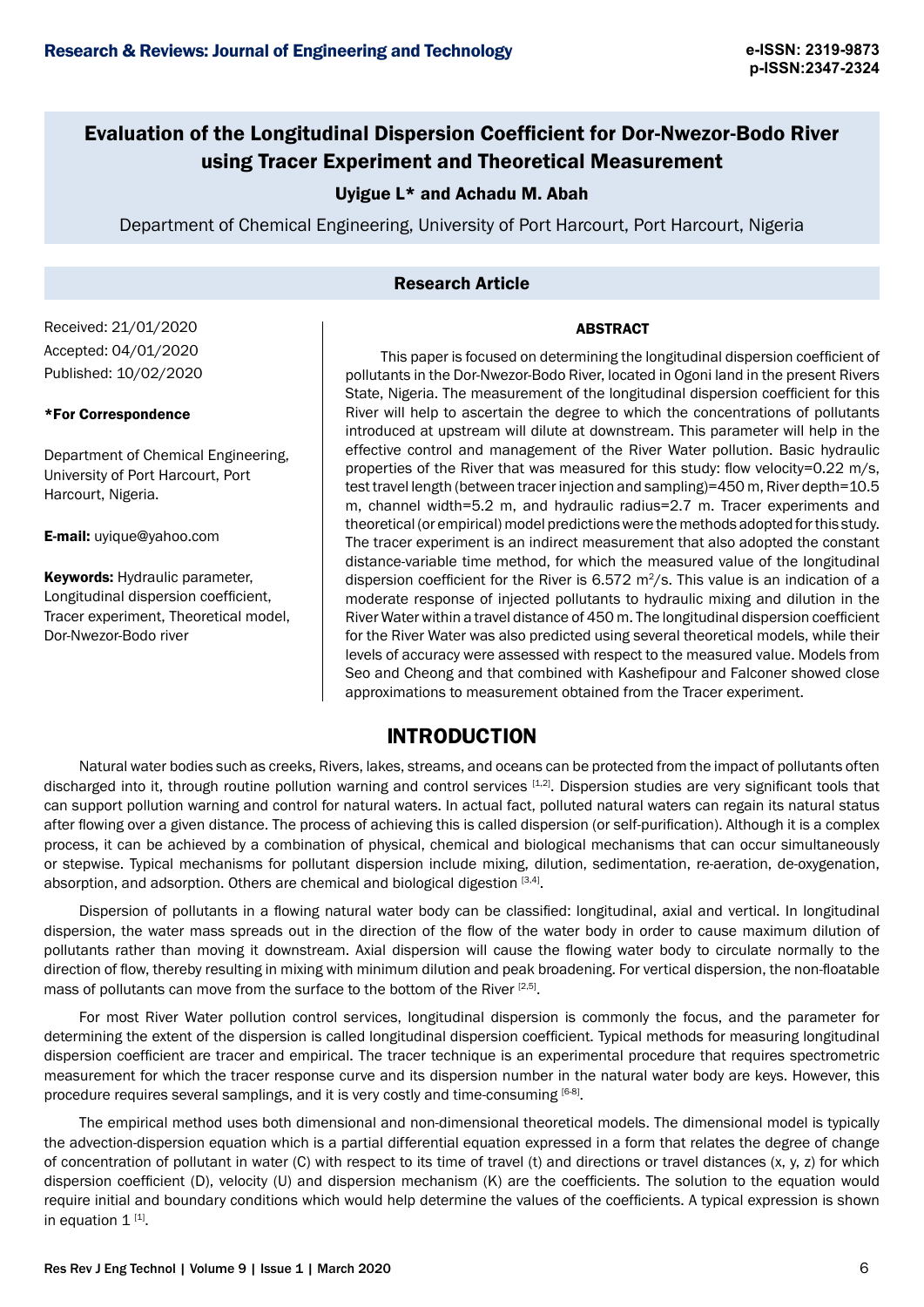$$
\frac{\partial C}{\partial t} = D_i \frac{\partial^2 C}{\partial_{x^2} i} - U_i \frac{\partial C}{\partial x_i} \pm KC
$$
\n(1)

On this basis were several non-dimensional models formulated in the literature for the purpose of measuring the dispersion coefficient. In it, the dispersion coefficient was formally expressed as functions of basic hydraulic parameters for River Waters, such as length of River Water (L), width (W), depth (H), flow velocity (U), shear velocity (U\*), slope of River (S) and hydraulic radius  $(R)$ <sup>[7-10]</sup>.

In line with this principle [11,12] proposed the foremost models for dispersion coefficient measurement. These models were simple expressions that showed direct dependence of longitudinal dispersion coefficient on River depth (H) and shear velocity (U\*) (Table 1). Over time, other models that were relatively more complex were also proposed:  $[12-15]$  (Table 1). These models showed higher dependence of longitudinal dispersion coefficient on hydraulic parameters for River Waters.

The relative accuracy of the longitudinal dispersion coefficient measured from literature models, in comparison to experimental measurement, has also been evaluated by several reporters. For instance, Duarte et al. evaluated the performance of different 1-D theoretical models (Duflow and ADZ-tool) for estimating pollutant transport and dispersion properties for the Pantanha-Mondego River in Portugal, which receives runoff from Urgeiriça uranium mine. The results revealed a good agreement between the Duflow model and rhodamine-dye tracer measurements. In the same vein [1] found that the more complex models showed the least Root Mean Square Error (RMSE) when compared with simpler ones. It was also observed that the measured longitudinal dispersion coefficients for the River Waters were not constant, but varies between  $5.5-43$  m<sup>2</sup>/s, from point to point along the River Water surface depending on the hydraulic parameters.

Uchenna and Nwaogazie [10] observed that the value of its tracer measurement for the longitudinal dispersion coefficient of the Otamiri River, Nigeria, was 38.1 m<sup>2</sup>/s, which was in agreement with the value obtained from the model proposed by Deng  $^{[13]}$ . Tenebe  $^{[8]}$  reviewed the different approaches (i.e. tracer, empirical and neural network) for measuring longitudinal dispersion coefficient for River or stream waters. Empirical methods were adjudged the most convenient, while the accuracy and constancy of the predicted longitudinal dispersion coefficient along the River Water surface were evidently enhanced by expanding the model dependence on additional hydraulic parameters (e.g. temperature, wind speed, turbidity etc.).  $38.1 \text{ m}^2/\text{s}$ , which was in agreement with the value obtained from the relative value of the state. The value obtained from the relative relative relative relative relative relative relative relative result at the spe

| <b>Test Model No.</b> | <b>Name of Model</b>                | <b>Model Expression</b>                                                                                                                                                                                                                             |
|-----------------------|-------------------------------------|-----------------------------------------------------------------------------------------------------------------------------------------------------------------------------------------------------------------------------------------------------|
| $1\,$                 | Taylor <sup>[11]</sup>              | $D_t = 10.11 H U^*$ ,<br>where, $U^* = \sqrt{gRS}$                                                                                                                                                                                                  |
| $\overline{2}$        | Elder $[20]$                        | $D_1 = 5.93 H U^*$                                                                                                                                                                                                                                  |
| $\mathsf{3}$          | McQuivey and Keefer <sup>[22]</sup> | $D_L = 0.058 \frac{H}{S}$                                                                                                                                                                                                                           |
| $\overline{4}$        | Fischer et al [23]                  | $D_L = 0.011 \left  \frac{U^2 W^2}{H U^*} \right $                                                                                                                                                                                                  |
| $\sqrt{5}$            | Liu $[21]$                          | $D_L = 0.18 \left[ \frac{U^*}{U} \right]^{1.5} \left  \frac{U^2 W^2}{H U^*} \right $                                                                                                                                                                |
| $\,6\,$               | Iwasa and Aya <sup>[24]</sup>       | $D_L = 2.0 H U * \left[ \frac{W}{H} \right]^{1.5}$                                                                                                                                                                                                  |
| $\overline{7}$        | Seo and Cheong <sup>[12]</sup>      | $D_L = 5.915 H U \sqrt[*]{\frac{W}{H}}^{0.62} \left[\frac{U}{U \sqrt[*]{\frac{1}{2}}} \right]^{1.428}$                                                                                                                                              |
| $\,8\,$               | Deng et al [13]                     | $D_L = \frac{0.15 H U^*}{W_{\varepsilon_m}} \left[ \frac{W}{H} \right]^{1.0} \left[ \frac{U}{U^*} \right]^2$<br>Where,<br>$\varepsilon_{ro} = 0.145 + \frac{1}{3520} \left  \left[ \frac{U}{U^*} \right] \left[ \frac{W}{H} \right] \right ^{1.38}$ |

Table 1. Selected theoretical models as proposed for the estimation of River Water longitudinal dispersion coefficient.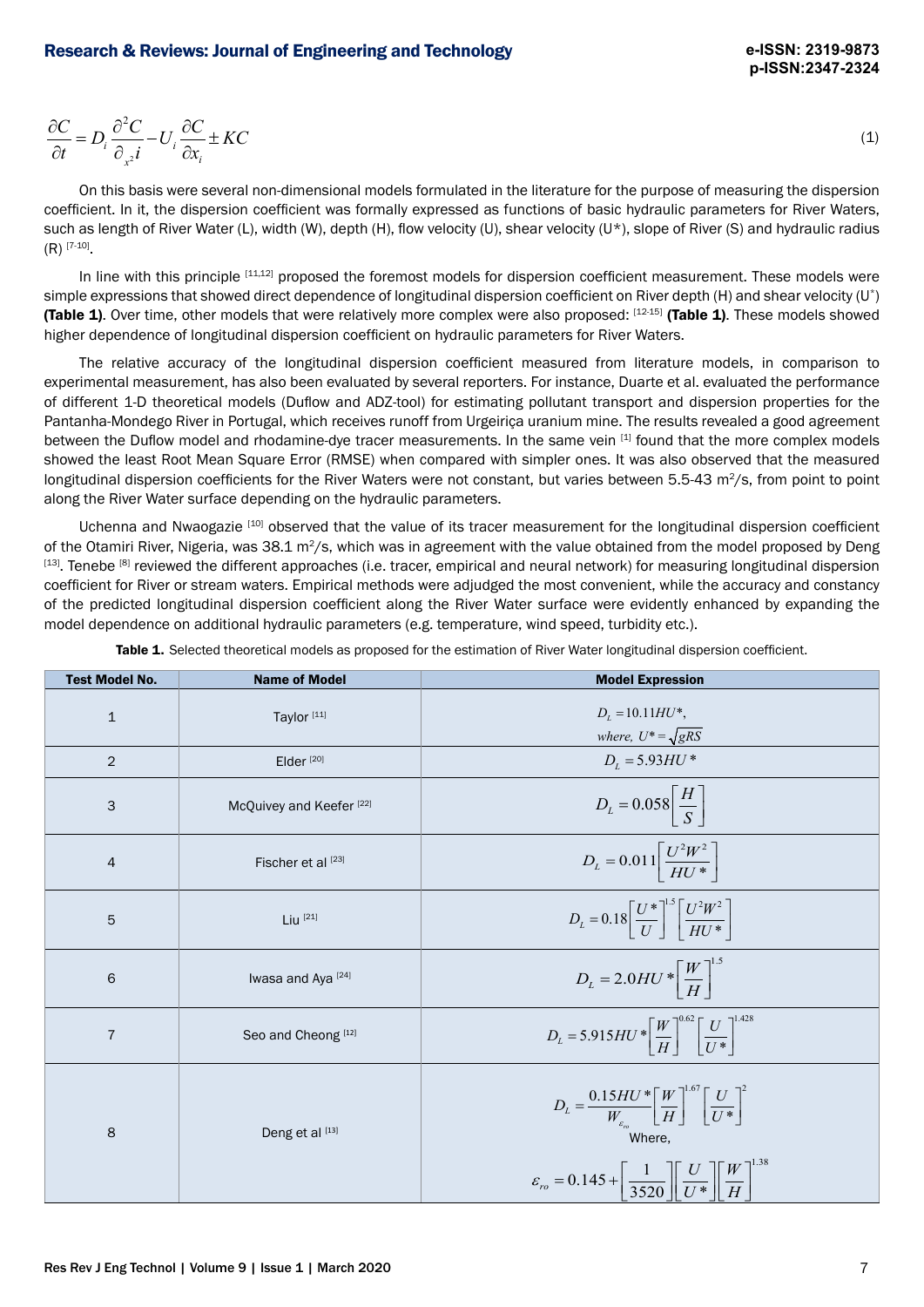| 9  | Kashefipour and Falconer <sup>[14]</sup>                                                        | $D_L = 10612 H U \frac{U}{U*}$                                                                                                                 |
|----|-------------------------------------------------------------------------------------------------|------------------------------------------------------------------------------------------------------------------------------------------------|
| 10 | Combined Model: Kashefipour and<br>Falconer <sup>[14]</sup> plus Seo and Cheong <sup>[12]</sup> | $D_L = \left\{ 7.428 + 1.775 \left[ \frac{W}{H} \right]^{0.62} \left[ \frac{U}{U^*} \right]^{0.572} \right\} H U \left[ \frac{U}{U^*} \right]$ |
| 11 | Sahay and Dutta [15]                                                                            | $D_L = 2HU * \left[\frac{W}{H}\right]^{0.96} \left[\frac{U}{U*}\right]^{1.25}$                                                                 |

#### Study Area

The Dor-Nwezor section of the Bodo River is the focus area for this study (Figure 1). It is one of the channels of the Bodo River through which it links other neighboring Rivers (e.g. Opobo and Bonny Rivers). Other channels from the Bodo River include Koola-Tobsoi, Koola-Seato and Kpador River (Figure 2). The geology of the Bodo communities is a deltaic basin, whose location is in the Niger-Delta region in Ogoni land, in the present Rivers State, Nigeria. Its geographical coordinates are: Latitude (4° 371 North) and Longitude (7° 16I East). It is surrounded by mangrove vegetation and characterized by an annual rainfall of 2000 mm-3000 mm [16].

The Bodo River strongly supports the livelihood of the inhabitants of the area in fishing, agriculture, transportation and domestic waste disposal. The presence of Bodo West Oilfield and an abandoned fish farm belonging to the Niger Delta Basin Development Authority (NDBDA) in the area are key evidence of Bodo Rivers support for industrial development. The physicochemistry of the water from the Bodo River is reported to be brackish water with moderate salinity and slight alkalinity [17].



Figure 1. Plate of the Dor-Nwezor-Bodo river.



Figure 2. Layout of the Dor-Nwezor-Bodo River (Zabbey and Malaquais)<sup>[28]</sup>.

# **MATERIALS AND METHODS**

#### **Materials**

Materials used for this study are as listed: Measuring tape, masking tape, local boat, photographic camera, sample bottles, ice-chest or cooler (for storing tracer and water samples), stopwatch (for measuring travel time of samples), thermometer,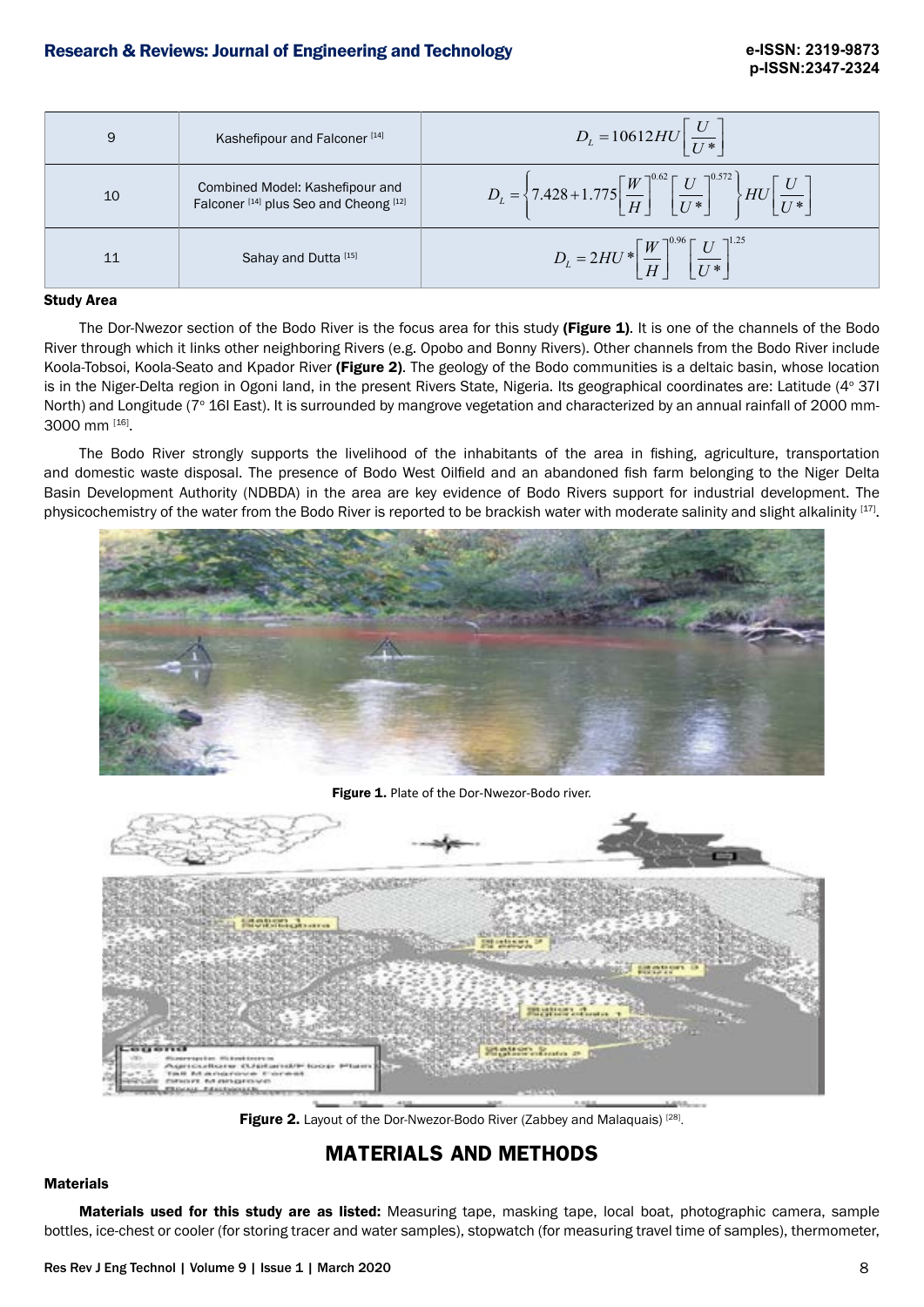potassium permanganate (solution in distilled water was used as tracer), an orange fruit (used as floatable object for measuring River flow velocity) and Atomic Absorption Spectrophotometer (AAS).

#### Methods

Experimental Measurement of Longitudinal Dispersion Coefficient of tracer in the River Water Tracer Experiment: The layout of the River under this study was mapped out using a local boat, photographic camera and measuring tape, in order to measure its basic hydraulic geometries (i.e. length, width, and depth). At different points within the River channel, three measurements were taken respectively for length, width and depth, while the averages were taken as substantive. The influent point (upstream) and effluent point (downstream) were respectively determined as points for tracer injection and sample collection.

The cross-sectional area for the River was estimated by multiplying the average width by the average depth. The River flow average velocity was measured by dividing the average travel length of orange fruit by average travel time, while the volumetric flow rate was estimated by multiplying its area by average River flow velocity.

Method of constant distance-variable time was adopted for the tracer study. In it, 200 g of agent grade Potassium permanganate (KMnO<sub>4</sub>) was dissolved in a 1-liter volume of distilled water to form a purple cloud solution. This was used as a tracer for this study. The basic characteristics of the tracer were good diffusivity, low concentration in natural waters, high detectability, inertness (at River temperature), and low acidity, less sorptive and not toxic. The tracer solution was introduced into the River surface at the designated influent point (upstream). Along the River surface, the tracer channel was monitored for tracer mix and dilution. At a designated effluent point (downstream), water samples were collected at different time intervals, while tracer concentrations in the samples were measured in the laboratory using Atomic Absorption Spectrophotometer (AAS).

#### *Concentration measurement*

The atomic absorption spectrophotometer (AAS) (iCE 3000 series) was used for the measurement of the concentration of water samples taken at the designated point on the River surface. APHA 3111B method was adopted. In it, direct aspiration of each test sample into an air/acetylene flame was carried out; this was incident by light rays from a hollow cathode light source emitting at 766 nm spectral line of a characteristic energy. This energy was used to excite free atoms of metals of interest in the test samples (e.g. K and Mn). The concentration of the excited metal atom in the sample was calculated by comparison of its absorbance with standard curves for metals (Figure 3).



**Figure 3.** The plot of absorbance against the concentration of a standard solution of potassium permanganate (tracer).

#### *Estimation of longitudinal dispersion coefficient*

The longitudinal dispersion coefficient,  ${\mathsf D}_{\mathsf L}$  for the River Water was estimated using equation 1,

 $D_i = \delta U L$ =δ*UL* (1)

Where, D=Longitudinal dispersion coefficient, m<sup>2</sup>/s; U=River flow velocity; L=Length of River, m and δ=dispersion number.

The dispersion number, δ, was estimated based on the moment equation approach (Leverspiel and Smith [18] as shown in equation 2.

$$
\delta = \frac{1}{8} \left[ \sqrt{8\sigma^2 + 1} - 1 \right] \tag{2}
$$

Where, σ<sup>2</sup>=Normalized variance, calculated from constant distance-variable time tracer experiment using equation 3.

$$
\sigma^2 = \frac{1}{\theta^2} \left[ \frac{\sum_{i=1}^n C_i t^2}{\sum_{i=1}^n C_i} - \theta^2 \right]
$$
 (3)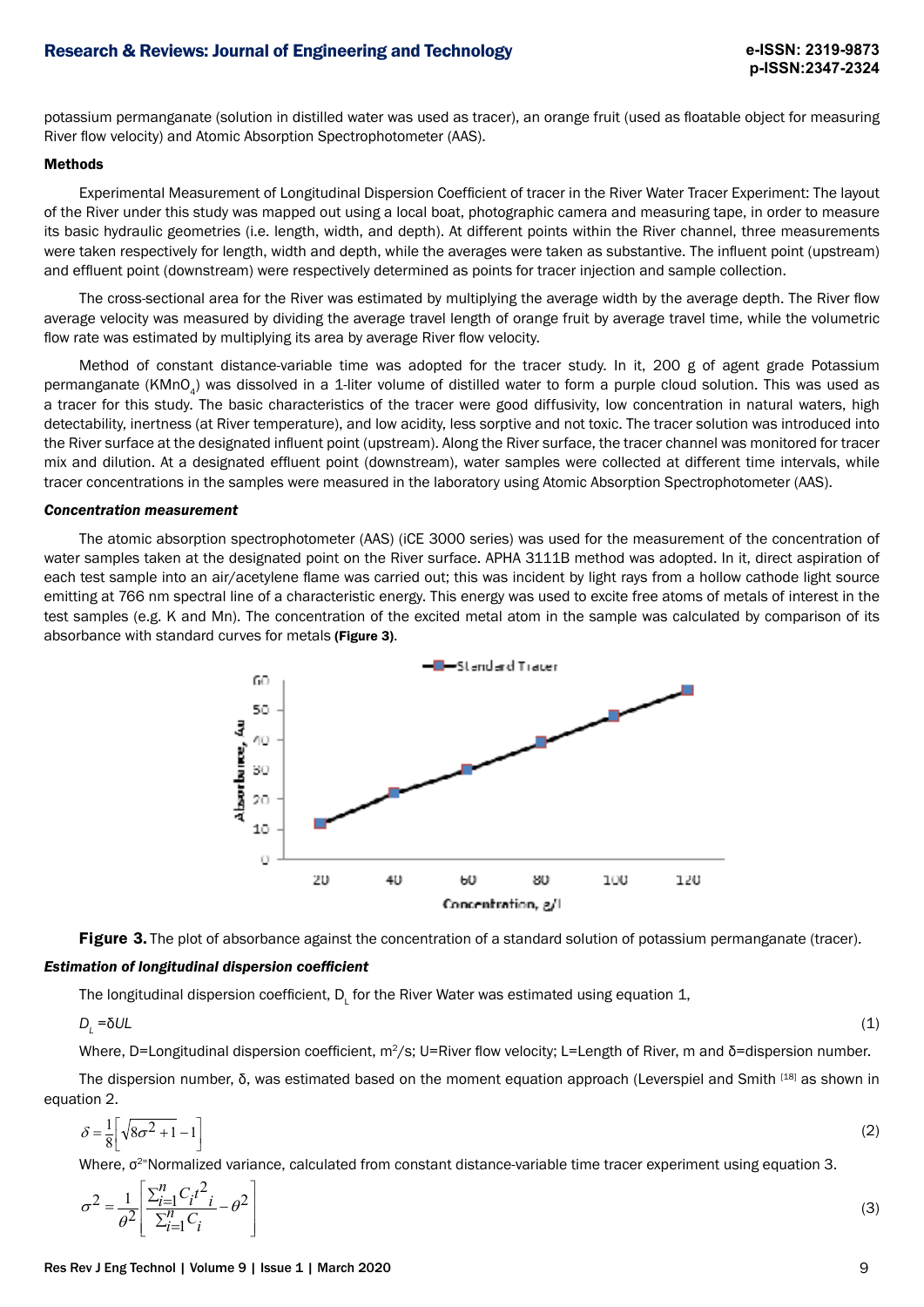For which  $θ$  is defined by equation  $4$  as,

$$
\theta = \left[ \frac{\sum_{i=1}^{n} C_i t_i}{\sum_{i=1}^{n} C_i} \right] \tag{4}
$$

Where, t=travel time of tracer, min; C=concentration of tracer at downstream or sampling point (mg/l);  $\theta$ =Average River flow time, s, as given by Marecos-do-Monte and Mara [19].

## *Theoretical measurement of longitudinal dispersion coefficient for river water*

In this section, the estimation of longitudinal dispersion coefficient (D<sub>L</sub>) for River Water was carried out using empirical models in non-dimensional format, which relied on mean values of basic hydraulic parameters of the River Water as input parameters: River depth (H), River channel width (W, m), flow velocity (U, m/s) and volume flow rate of the River Water (Q, m<sup>3</sup>/s). Others are hydraulic radius (R, m), the slope of River (S) and shear velocity (U\*, m/s). The shear velocity is estimated based on equation 5.

$$
U^* = \sqrt{(g^* R^* S)}\tag{5}
$$

## *Assessment criteria for comparing the accuracy of tested models*

The discrepancy ratio (λ), absolute error (AE) and relative error (RE) were used as principal criteria for assessing the accuracy of the predicted longitudinal dispersion coefficient (D<sub>L</sub>) of the River Water by theoretical models. This was done by comparing the measured value (by tracer technique) with predicted values. The criteria are presented as follows:

• Discrepancy ratio (λ): assesses the degree of accuracy of the prediction made by model. The tolerance limit for the assessment is  $\pm$  0.5. The equation describing the discrepancy ratio is presented in equation 6

$$
\lambda = Log\left(\frac{D_{LP}}{D_{LM}}\right) = Log\left(D_{LP} - D_{LM}\right)
$$
\n(6)

Where,  $\lambda$ =discrepancy ratio; D<sub>L</sub>=predicted longitudinal dispersion coefficient, m<sup>2</sup>/s and D<sub>LM</sub>=measured longitudinal dispersion coefficient,  $m^2/s$ .

The following are the conditions of assessment:

- a. If  $\lambda=0$ ,  $D_{\mu} = D_{\mu}$  (predicted value equals measured value)
- b. If  $\lambda > 0$ ,  $D_{\mu} > D_{\mu}$  (over-prediction by model)
- c. If  $\lambda$ <0, D<sub>LP</sub><D<sub>LM</sub> (under-prediction by model) [9]
- Absolute Error (AE): measures the margin of error that is associated with the model predictions. In another word, it measures the difference between the actual value and the predicted value from the model. The equation for AE measurement is presented in equation 7

$$
AE = |D_{LM} - D_{LP}| \tag{7}
$$

**Relative Error (RE):** measures the margin of error relative to the actual value. In another word, it is the ratio of the absolute error to the actual value of the measurement. The RE is measured using equation 8

$$
RE = \left| \frac{\left(D_{LM} - D_{LP}\right)}{D_{LM}} \right| \tag{8}
$$

# **RESULTS AND DISCUSSION**

The results obtained from this work are presented in tables and figures, while the discussions are made under the following subheadings: (1). Hydraulic Parameters for the Dor-Nwezor-Bodo River, (2). Longitudinal Dispersion Coefficient for the River Water, (3). Assessment of the Accuracy of Model Predictions

#### Hydraulic Parameters for the Dor-Nwezor-Bodo River

The Dor-Nwezor-Bodo River is made of networks of several River channels surrounded by mangrove forest, and with moderate River slope and flowing at relatively moderate velocity (Figures 1 and 2). The hydraulic parameter measurements were considered as baseline parameters for both the tracer experiment and theoretical measurements for the longitudinal dispersion coefficient. A narrow section of the river having a travel length (L) of 450 m was chosen as test distance. This distance is between points of injection of tracer and response sampling. Other hydraulic parameters measured for the River are shown in Table 2.

| M <sub>0</sub>           | eter                             |              |
|--------------------------|----------------------------------|--------------|
| $\overline{\phantom{0}}$ | <b>Travel it</b><br>(m)<br>,,,,, | TJ L<br>$ -$ |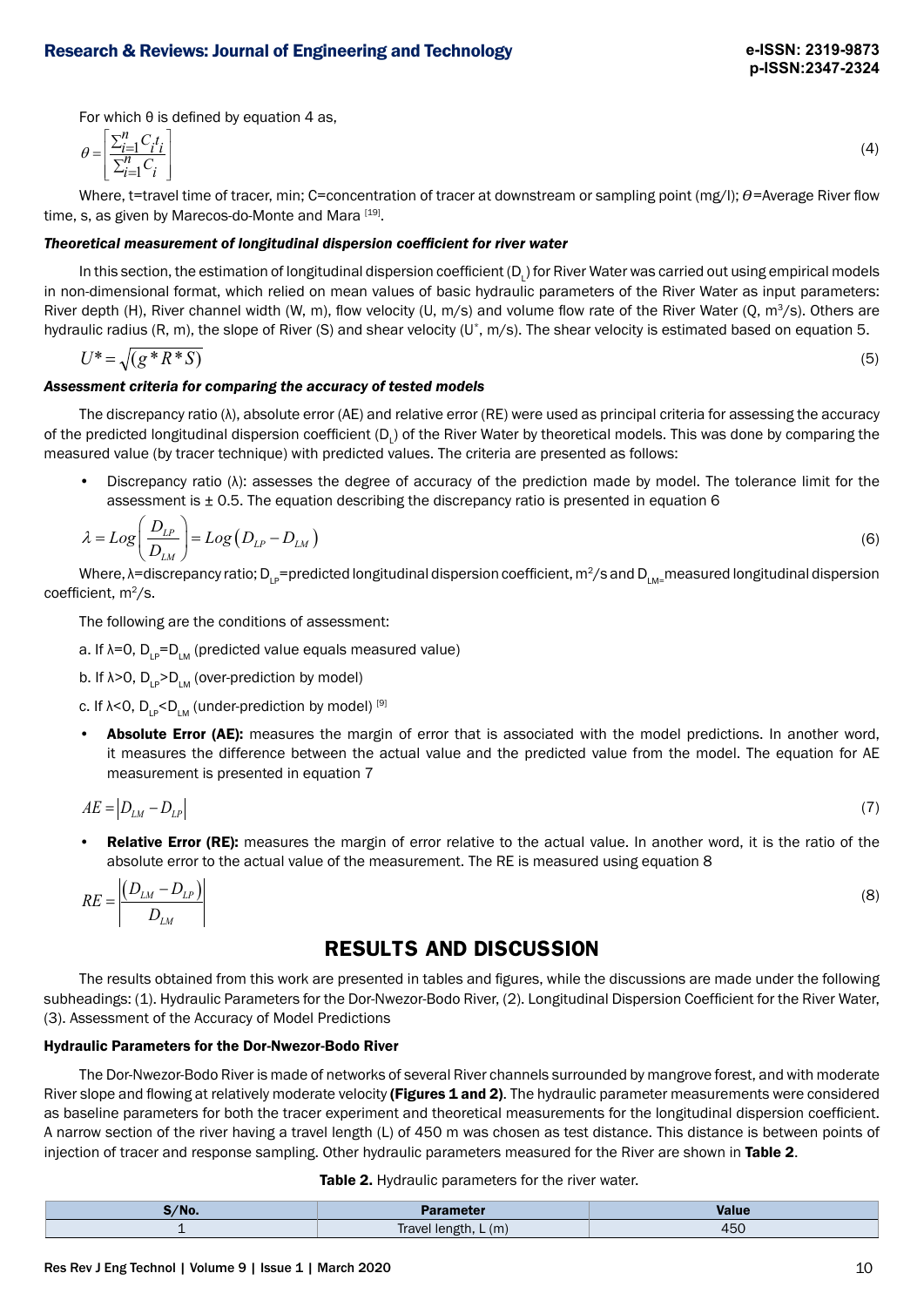| River Depth, H (m)                         | 10.5  |
|--------------------------------------------|-------|
| River Flow Velocity, U (m/s)               | 0.22  |
| River Channel Width, W (m)                 | 5.2   |
| River Shear Velocity, U <sup>*</sup> (m/s) | 0.367 |
| The slope of River, S                      | 0.005 |
| River Hydraulic Radius, R (m)              |       |

#### Longitudinal Dispersion Coefficient for the River Water

The value of the longitudinal dispersion coefficient  $(D_{LM})$  for the Dor-Nwezor-Bodo River as measured by the tracer experiment is given as 6.572 m<sup>2</sup>/s. This value appeared to be low, thus indicating a lesser degree of pollutant dispersion in River Water. However, it is somehow in agreement with Naved [1] whose measured values of longitudinal dispersion coefficient for a River Water ranged as 5.5-43 m<sup>2</sup>/s, while it varied widely from Uchenna and Nwaogazie [10] which had its measured longitudinal dispersion coefficient for Otamiri River as  $38.1 \text{ m}^2/\text{s}$ . Reasons for the variations in River Water longitudinal dispersion coefficient measurement are largely adduced to the nature of its hydraulic parameters and to the level of residual impurities in the River.

For this study, the trend of the tracer response concentration-time curve (Figure 4) displayed a normal distribution, wherein the tracer concentration in the water sample grew from 0 g/L to peak concentration of 36 g/L at a sampling time of 1000s and thereafter drops to near zero concentration after 3000 s. The normalized variance was also estimated from the tracer response concentration-time data (Tables 3 and 4), and its value was actually dependent on the mean tracer time of travel, and not on the uniformity in time spacing.



Figure 4. The plot of tracer response concentration in river water against its time of travel.

Table 3. Concentration of sample of tracer taken from river water and its time of travel.

| <b>Sample No.</b>                       |     |             |      |      |      |      |      |      |
|-----------------------------------------|-----|-------------|------|------|------|------|------|------|
| Tracer response concentration, $C(g/L)$ | ∸∸∽ | $\sim$<br>ے | 36   | 24   | 15.4 |      |      |      |
| Time of travel, t (s)                   | 300 | 800         | 1000 | 1500 | 1700 | 2000 | 2300 | 3000 |

Table 4. Application of Leverspiel and Smith Model for DLM measurement using experimental data from tracer technique.

| Sample No.    | Tracer time of travel, t (s) | Tracer response conc., $C(g/L)$ | $t^2(s^2)$ | Ct $(gs/L)$ | $Ct^2(gs^2/L)$ |
|---------------|------------------------------|---------------------------------|------------|-------------|----------------|
|               |                              | 0                               | 0          | 0           |                |
| $\mathcal{P}$ | 300                          | 11.5                            | 90000      | 3450        | 1035000        |
| 3             | 800                          | 22                              | 640000     | 17600       | $1.4E + 07$    |
| 4             | 1000                         | 36                              | 1000000    | 36000       | $3.6E + 07$    |
| 5             | 1500                         | 24                              | 2250000    | 36000       | $5.4E + 07$    |
| 6             | 1700                         | 15.4                            | 2890000    | 26180       | $4.5E+07$      |
|               | 2000                         |                                 | 4000000    | 14000       | $2.8E+07$      |
| 8             | 2300                         | 2                               | 5290000    | 4600        | $1.1E + 07$    |
| 9             | 3000                         | 0                               | 9000000    | 0           |                |
| <b>SUM</b>    | 12600                        | 117.9                           | $2.5E+07$  | 137830      | $1.9E + 08$    |

Where,  $θ=1169.04$  s,  $σ²=0.168$ ,  $δ=0.0664$ , L=450 m, U=0.22 m/s and Measured longitudinal dispersion coefficient,  $D_{\text{L}}$ =6.572 m<sup>2</sup>/s.

Several non-dimensional theoretical models (Table 4) were applied for the prediction of the longitudinal dispersion coefficient, D<sub>un</sub> for the Dor-Nwezor-Bodo River using hydraulic parameters (Table 2). The results obtained from the models also varied from the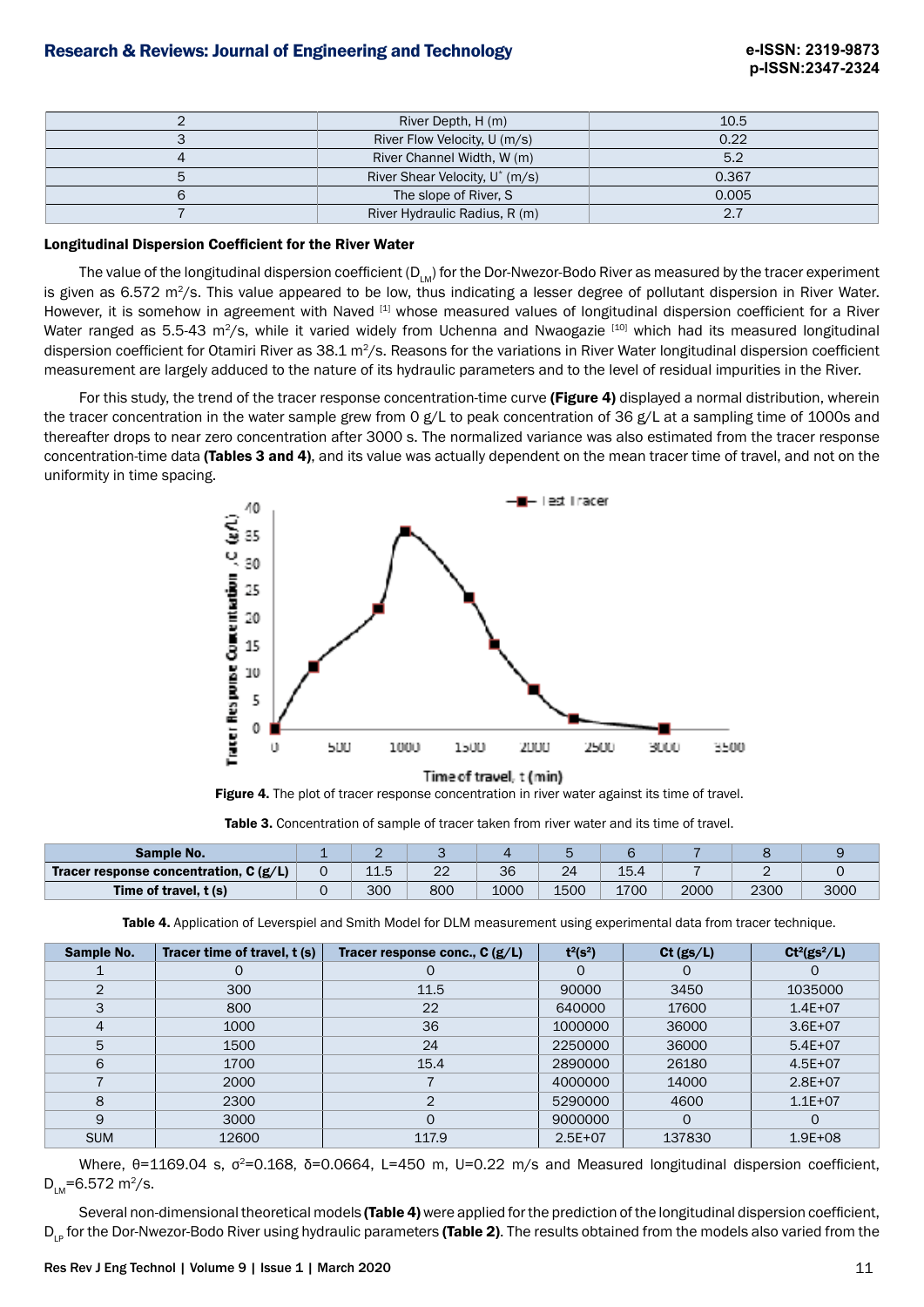## Research & Reviews: Journal of Engineering and Technology

experimentally measured value ( $D_{\text{LM}}=6.572 \text{ m}^2/\text{s}$ ). However, the closest model prediction to the experimental measurement is that of Seo and Cheong  $[12]$  which had a D<sub>LP</sub>=7.096 m<sup>2</sup>/s. Other model predictions: 39.0 m<sup>2</sup>/s, 22.89 m<sup>2</sup>/s, and 26.8 m<sup>2</sup>/s, which are respectively from Taylor [11], Elder [20] and McQuivey and Keefer varied widely from the measured value of longitudinal dispersion coefficient (Table 5). Reasons for the variations are traceable to, first on the models' constitution which did not depend reasonably well enough on the hydraulic parameters of the River Water. Another reason is the very low value for the slope of the River [21,22].

Table 5. Predicted longitudinal dispersion coefficient for river water and its test of accuracy.

| <b>Predicted longitudinal dispersion</b><br><b>Test model</b><br>coefficient, $d_n(m^2/s)$ |        | Discrepancy ratio, $\lambda$ | Absolute error, ae Relative error, re |         |  |  |  |
|--------------------------------------------------------------------------------------------|--------|------------------------------|---------------------------------------|---------|--|--|--|
| Taylor <sup>[11]</sup>                                                                     | 39,004 | 0.773                        | $-32.43$                              | $-4.93$ |  |  |  |
| Elder <sup>[20]</sup>                                                                      | 22,878 | 0.542                        | $-16.31$                              | $-2.48$ |  |  |  |
| McQuivey and Keefer <sup>[22]</sup>                                                        | 26,796 | 0.610                        | $-20.22$                              | $-3.08$ |  |  |  |
| Fischer et al [23]                                                                         | 0.004  | $-3.216$                     | 6.57                                  | 1.00    |  |  |  |
| $Liu$ <sup><math>[21]</math></sup>                                                         | 0.132  | $-1.697$                     | 6.44                                  | 0.98    |  |  |  |
| Iwasa and Aya <sup>[25]</sup>                                                              | 2.689  | $-0.388$                     | 3.88                                  | 0.59    |  |  |  |
| Seo and Cheong <sup>[12]</sup>                                                             | 7.096  | 0.033                        | $-0.52$                               | $-0.08$ |  |  |  |
| Deng et al [13]                                                                            | 0.085  | $-1.888$                     | 6.49                                  | 0.99    |  |  |  |
| Kashefipour and Falconer <sup>[14]</sup>                                                   | 14.678 | 0.349                        | $-8.11$                               | $-1.23$ |  |  |  |
| <b>Combined Model</b>                                                                      | 9.558  | 0.163                        | $-2.99$                               | $-0.45$ |  |  |  |
| Sahay and Dutta [15]                                                                       | 2.07   | $-0.502$                     | 4.50                                  | 0.69    |  |  |  |
| Measured Longitudinal Dispersion Coefficient, $D_{1M} = 6.572$ m <sup>2</sup> /s           |        |                              |                                       |         |  |  |  |

#### Assessment of the Accuracy of Model Predictions

Discrepancy ratio, absolute and relative errors were the criteria used for assessing the level of accuracy of the tested models for predicting longitudinal dispersion coefficient for the River Water [22-25]. Discrepancy ratios for Taylor [11], Elder [20], McQuiver and Keefer<sup>[22]</sup> models were observed to be greater than zero (λ>0), hence indicating overestimations of longitudinal dispersion coefficient for the River Water, while models from Fischer et al. [23], Liu [21] and Deng et al. [13] showed underestimations for the longitudinal dispersion coefficient for the River Water due to observed discrepancy ratios of less than zero  $(\lambda < 0)$  (Table 5). Thus, an observed discrepancy ratio, λ=0.033 for Seo and Cheong [12] model indicates a close approximation to the experimentally measured longitudinal dispersion coefficient for the River Water <sup>[26-28]</sup>. This was followed by the combined model. Similar inferences can be drawn from the absolute and relative error criteria as shown in Table 5.

## **CONCLUSION**

The Dor-Nwezor-Bodo River is a channel from the main Bodo River that is surrounded by mangrove forest. This River had been impacted negatively by contact with impurities from human activities: domestic, agriculture, transportation, oil and gas operations. Hydraulic parameters measured for the River Water were obtained as average values from three separate measurements. This is because the River Water showed variable hydraulic geometry, for which a moderate value of River Water velocity was evident.

A longitudinal dispersion coefficient ( $D_{\text{M}}$ ) of 6.572 m<sup>2</sup>/s was measured for the River Water using tracer method. This indicates a moderate pollutant dispersion capacity. Theoretical models from Seo and Cheong and that of a combined model respectively showed 7.096 m<sup>2</sup>/s, and 9.558 m<sup>2</sup>/s as the closest approximations to the experimentally measured value of longitudinal dispersion coefficient of the River Water.

## **REFERENCES**

- 1. Naved A. Estimating the coefficient of dispersion for a natural stream. World Academy of Sci and Technol. 2008;44:131- 135.
- 2. Tchobanoglous G, et al. Wastewater engineering treatment and reuse, fourth edition. Metcalf and Eddy Inc. McGraw-Hill Companies, India. 2003.
- 3. Jobson HE. Prediction of travel time and longitudinal dispersion in rivers and streams. J Hydraulic Eng. 1997;123:971-978.
- 4. Agunwamba JC. Waste engineering and management tool, immaculate publications limited. Enugu. 2001.
- 5. Agunwamba JC. Reduction of sampling time in tracer studies. Water Envir Res. 1997;69:343-349.
- 6. Feuerstein DL and Sellick RE. Fluorescent tracers for dispersion measurements. J Sanitary Eng. 1963;89:1-21.
- 7. Eckert M. The dawn of fluid dynamics: A discipline between science and technology. Wiley Communications. 2006.
- 8. Tenebe IT, et al. Estimation of longitudinal dispersion coefficient: A review. Civil Engineering Review Article. Cogent Eng. 2016;3:1216244.